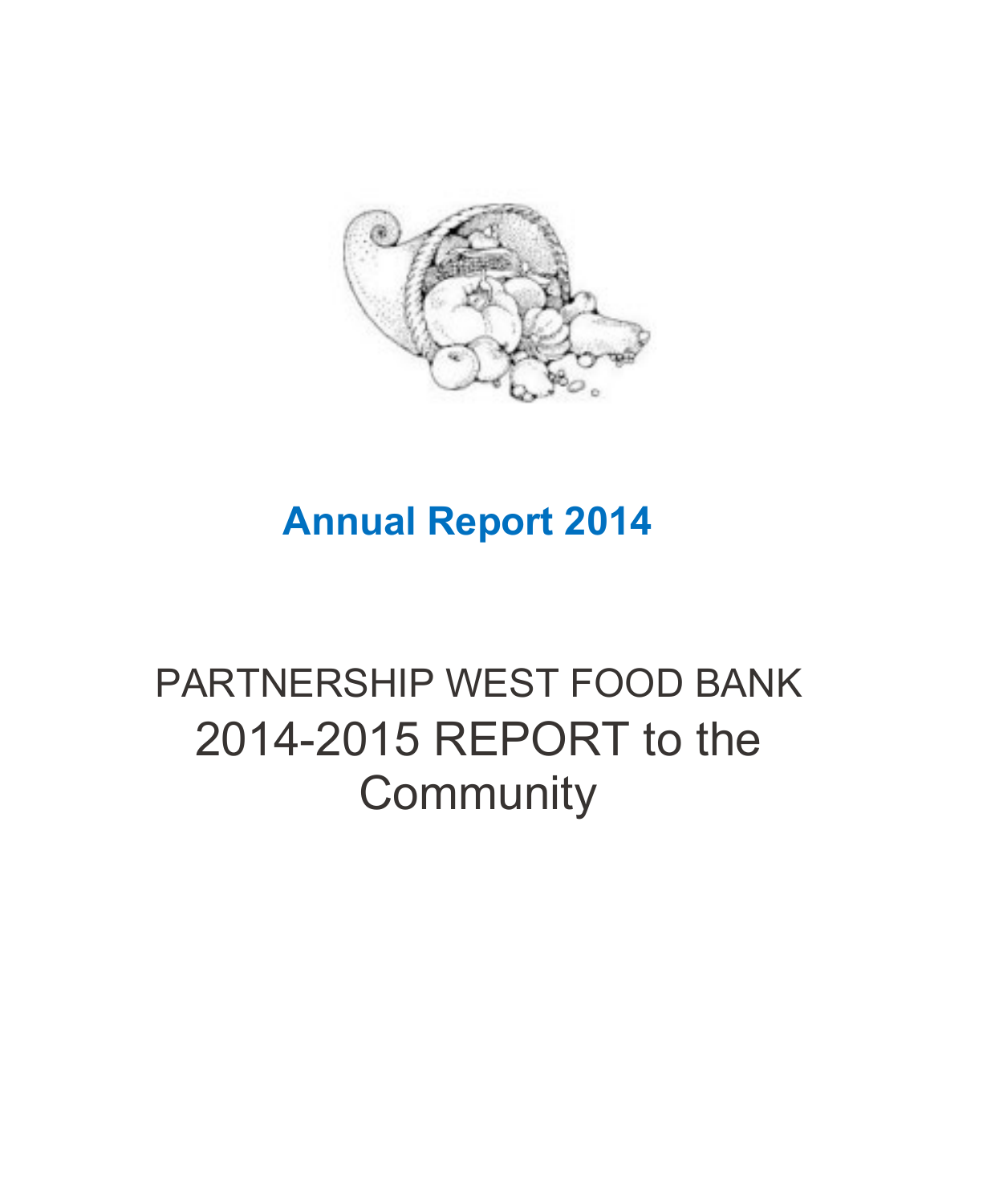### *Our values are Dignity, Competency and Privacy.*

#### *We are committed to ensure that no one in our community struggles with hunger. We provide food to those in need.*

**Our progress toward that commitment** is demonstrated by the fact that over 3,100 of our neighbours, in Burlington, have visited and were assisted by our food bank in 2014. When dependent family members are included, 7,450 people were provided with food of which over 3,400 were children. The retail value of the average assistance package is \$222 indicating that we provided food valued at approximately \$700,000 to those in need in the community.

In addition, the Tim Horton's "Smile Cookie Campaign" allowed us to provide some 2,000 snack packs in 2014. This meant that children had fruit cups, granola bars, raisins, cheese snacks and juice boxes for lunches and recesses. Many of our clients have told us how important this programme has been. Partnership West also supports food cupboards, community dinners and a breakfast program at a local high school. More information on our outreach programs is available on our website. In total, the generosity of our donors provided over 220,000 meals to those in need in our community.

**Resources** needed to provide that assistance are donated by the community in the form of food, monetary donations and volunteer help. We receive donations from individuals, corporations, churches, schools, sports clubs, service groups, foundations and community events which are hosted on our behalf. Partnership West does not receive any government money, grants, or donations of food.

**Sustainability:** The demand for food assistance is constant throughout the year. Donations however are cyclical with the bulk of food donated at Christmas, Easter and Thanksgiving with a large proportion of financial donations received at Christmas. It is our policy and intent to provide consistent support all year around. This requires that we manage our resources of food and in particular our financial reserves very carefully.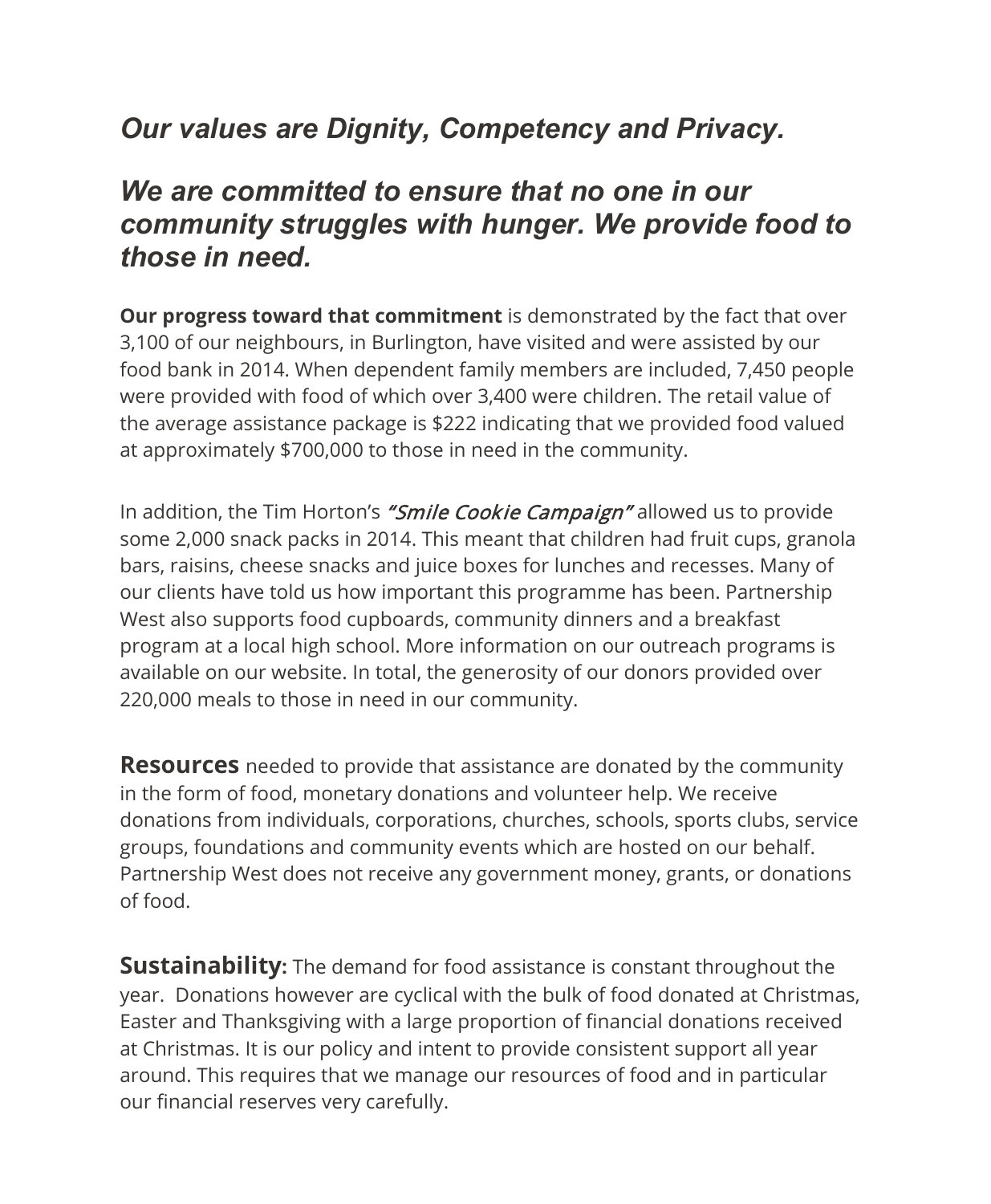At Partnership West each visit provides clients with sufficient food for 7 to 10 days. We do our best to provide a variety of nutritious food. This includes fresh food such as milk, bread, cheese, eggs and produce and in addition frozen meat such as hamburger or chicken. As most food donated is non-perishable, we need money to purchase the fresh food needed to supplement a healthy diet. We appreciate the support of donors who specifically designate their tax deductable donation for this purpose.

**Facilities:** We have been in existence since 1992 and operate mainly from a leased facility on Plains Road in Burlington. For the last two years, in partnership with St Christopher's church as part of their "Open Doors" programme, a second facility, being a standalone portable building, has been in operation. This second facility is centrally located and has enabled us to better respond to the needs of our community. We are pleased that in 2015 we are in the process of securing additional contiguous space at our Plains Road facility which will further enable us to more effectively serve the needs of our community.

**Associations:** Partnership West is a member of both the Ontario Association of Food Banks (the OAFB) and Food Banks Canada. We value these memberships as we believe it important to be part of an external group which sets industry standards and a code of ethics. We also benefit by participating in provincial and national donation programs supported by food producers, food processors and grocery stores

The OAFB also collects statistics from all member food banks which are used to provide information on the usage of food banks. The OAFB issues a "Hunger Count" report annually which is used for public information and to advocate toward a hunger free Ontario. The statistics from the 2014 report show that 375,000 people access food banks in Ontario. An extensive and informative report is available on the OAFB website. In Burlington, 17,000 people live at or below the poverty line with many needing to visit food banks to help feed their children.

Partnership West also works co-operatively with The Salvation Army who operate the other major food bank in Burlington. During the year there are two major community food drives, one at Easter and the other at Thanksgiving. These food drives arise from a long standing partnership between us and the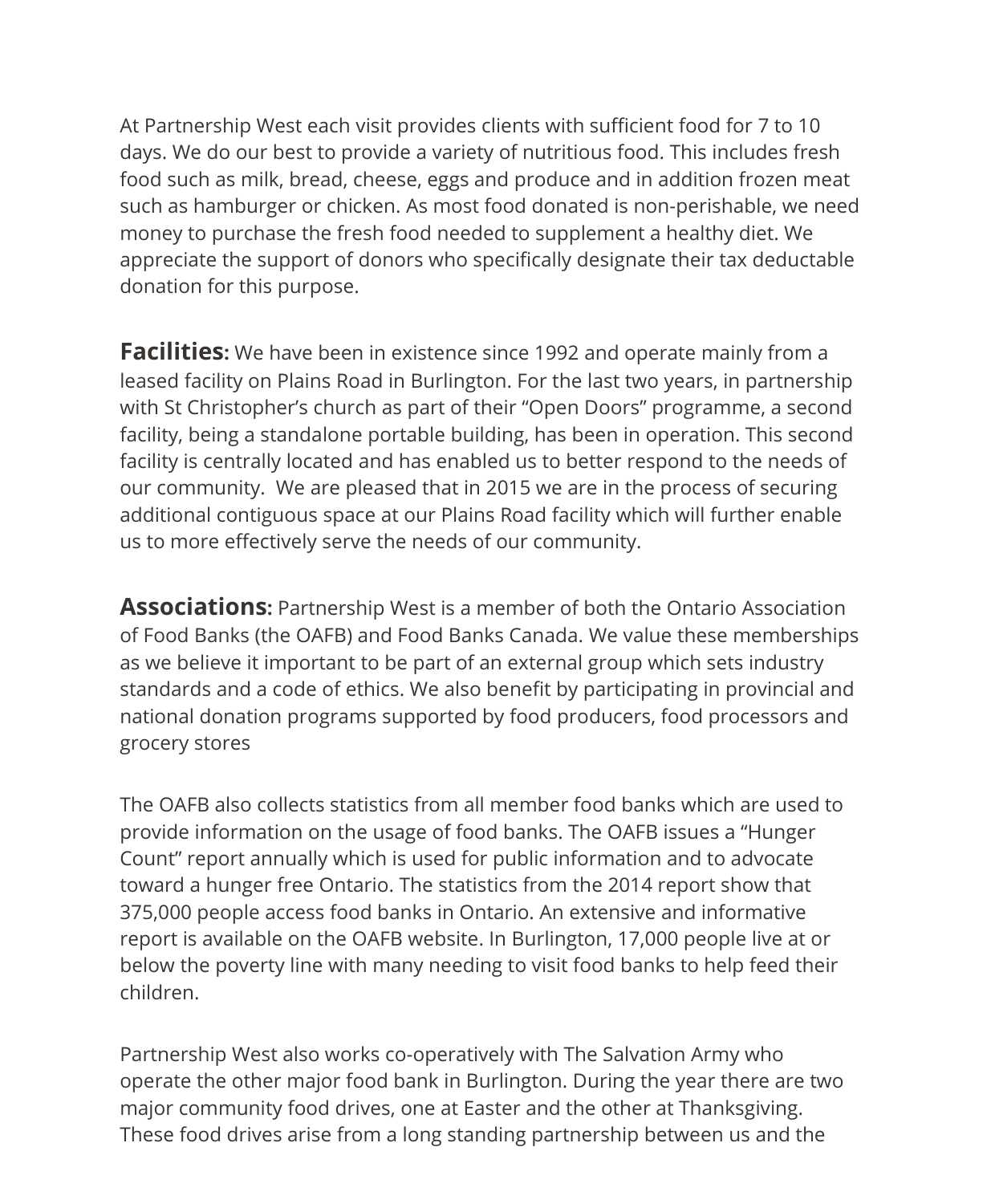Salvation Army with donations of food being facilitated with the cooperation of local grocery stores and city Fire Stations

**Thanks to the Community:** We are grateful to those individuals who continually fill our donor bins at the various grocery stores each and every week. We are thankful to the individuals, corporations and other organizations that donate money and run food drives. We appreciate the Burlington **Old Timers Hockey Association** who have partnered with us by collecting food at the hockey rinks every month during hockey season and providing a large financial donation each and every year for the past twenty years. We work with the **Burlington Eagles** and their partners in boys and girls youth hockey on their wonderful **"gift of giving back community food drive"**. We very much appreciate **Tim Hortons** and their **Smile Cookie Campaign**. (Also the many people who buy the cookies!)

We are thankful for the 7,000 plus hours of service provided by our volunteers in 2014. They sort cans and dry goods, pick up food from different locations across the city, wash floors, stock shelves and help people shop. We would not be able to function without them.

These are only a few examples of the support we receive from the community at large. Our web site details the names of many of our donors. Many ask that we not publize their kind donations.